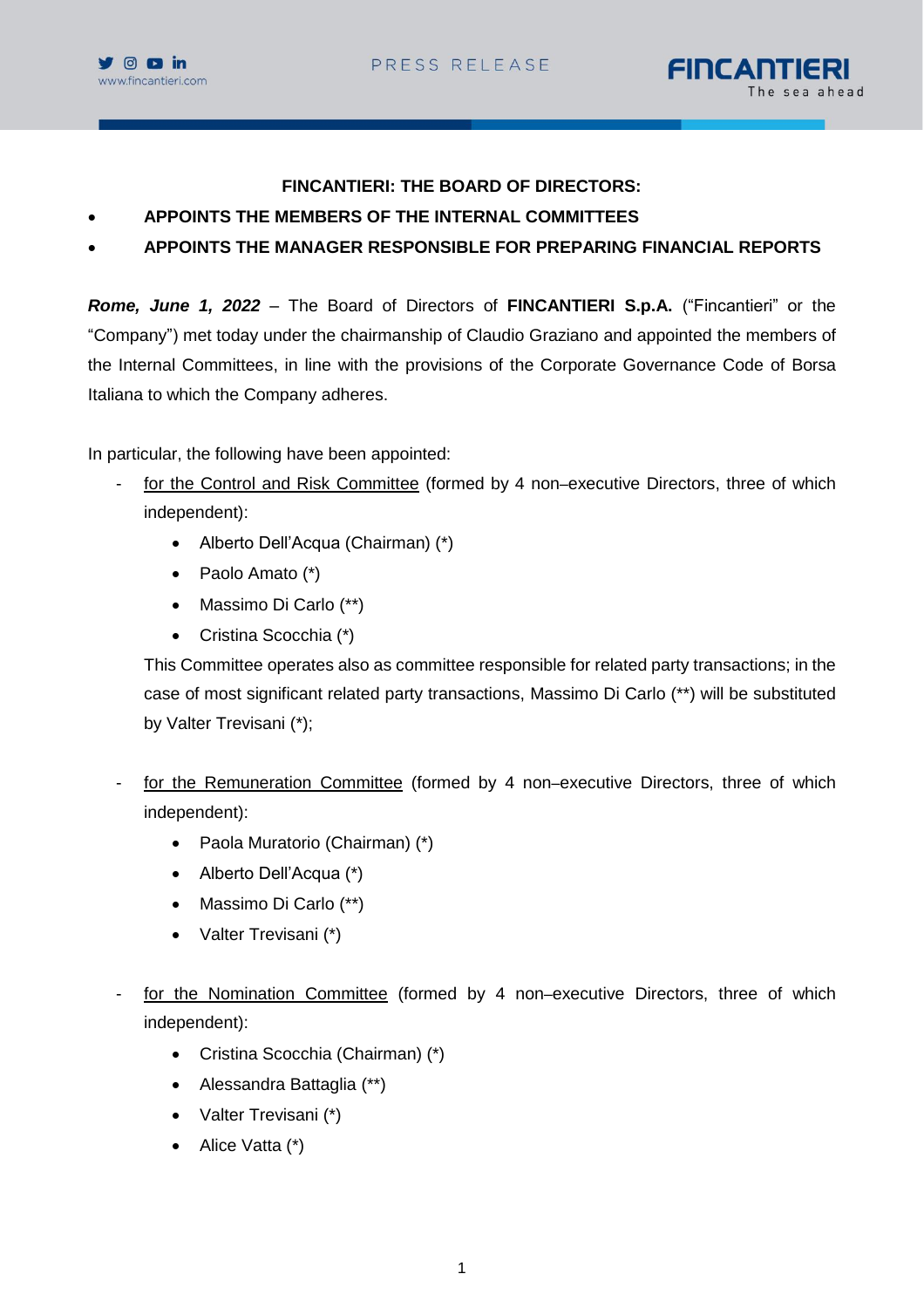



- for the Sustainability Committee (formed by 4 non–executive Directors, three of which independent):
	- Paolo Amato (Chairman) (\*)
	- Alessandra Battaglia (\*\*)
	- Paola Muratorio (\*)
	- Alice Vatta (\*)

(\*) Non–executive and Independent Director (\*\*) Non–executive Director

The Board of Directors also assessed (i) that all the Directors respect the maximum number of directorships, taking into account the guidelines adopted by the Company and confirmed by today's Board of Directors and (ii) that the Directors Paolo Amato, Alberto Dell'Acqua, Paola Muratorio, Cristina Scocchia, Valter Trevisani and Alice Vatta meet the independence requirements provided for by Article 147-*ter*, paragraph 4 and Article 148, paragraph 3, of Legislative Decree No. 58 of February 24, 1998 as well as Article 2 of the Corporate Governance Code, also taking into consideration the quantitative and qualitative criteria of significance for commercial, financial or professional relationships and for additional remuneration adopted by the Company and confirmed by today's Board of Directors.

The Board of Statutory Auditors verified the correct application of the criteria adopted by the Board of Directors.

The Board of Directors also confirmed Felice Bonavolontà, Head of Group Accounting and Administration of the Company, as Manager responsible for preparing financial reports pursuant to Article 154-*bis* of Legislative Decree No. 58 of February 24, 1998.

The summary of the curriculum vitae of Felice Bonavolontà is reported in the footnote of this press release.

Please note that, as of today, Felice Bonavolontà holds No. 4,400 Fincantieri's ordinary shares. Furthermore, regarding the Directors, as an integration of what already disclosed when appointed by the Shareholders' Meeting of May 16, 2022, at that time they did not hold Fincantieri's shares.